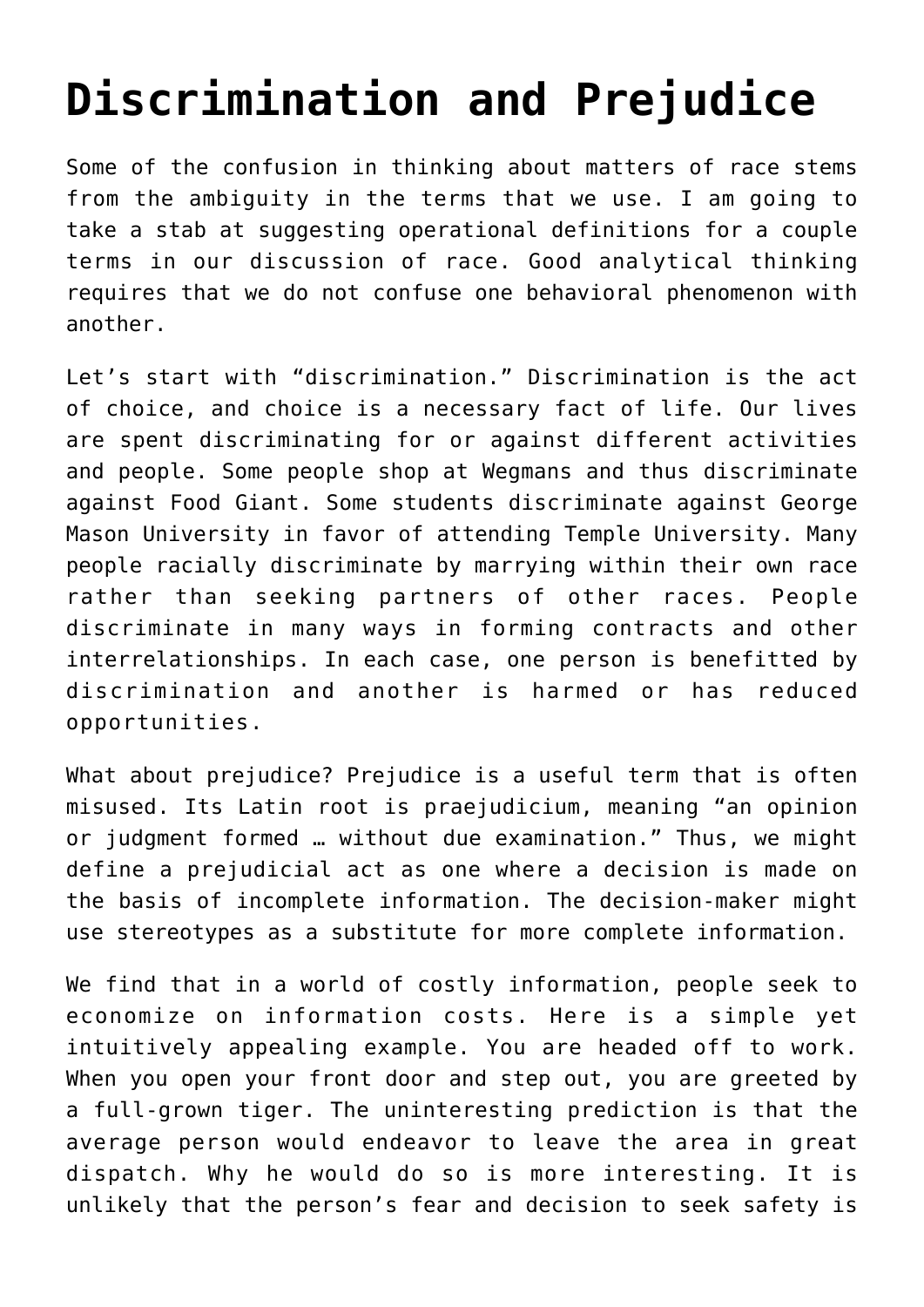based on any detailed information held about that particular tiger. More likely, his decision to seek safety is based on tiger folklore, what he has been told about tigers or how he has seen other tigers behave. He prejudges that tiger. He makes his decision based on incomplete information. He uses tiger stereotypes.

If a person did not prejudge that tiger, then he would endeavor to seek more information prior to his decision to run. He might attempt to pet the tiger, talk to him, and seek safety only if the tiger responded in a menacing fashion. The average person probably would not choose that strategy. He would surmise that the expected cost of getting more information about the tiger is greater than the expected benefit. He would probably conclude, "All I need to know is he's a tiger, and he's probably like the rest of them." By observing this person's behavior, there's no way one can say unambiguously whether the person likes or dislikes tigers.

Similarly, the cheaply observed fact that an individual is short, an amputee, black, or a woman provides what some people deem sufficient information for decision-making or predicting the presence of some other attribute that's more costly to observe. For example, if asked to identify individuals with doctorate degrees in physics only by observing race and sex, most of us would assign a higher probability that white or Asian men would have such degrees than black men or women. Suppose you are a police chief and you're trying to find the culprits breaking into cars, would you spend any of your resources investigating people in senior citizen homes? Using an observable attribute as a proxy for an unobservable or costly-to-observe attribute lies at the heart of decision theory.

Lastly, is there a moral dimension to discrimination and prejudice? Should one be indifferent about whether he attends Temple University or George Mason University and thus makes his decision by flipping a coin? Is it more righteous to use